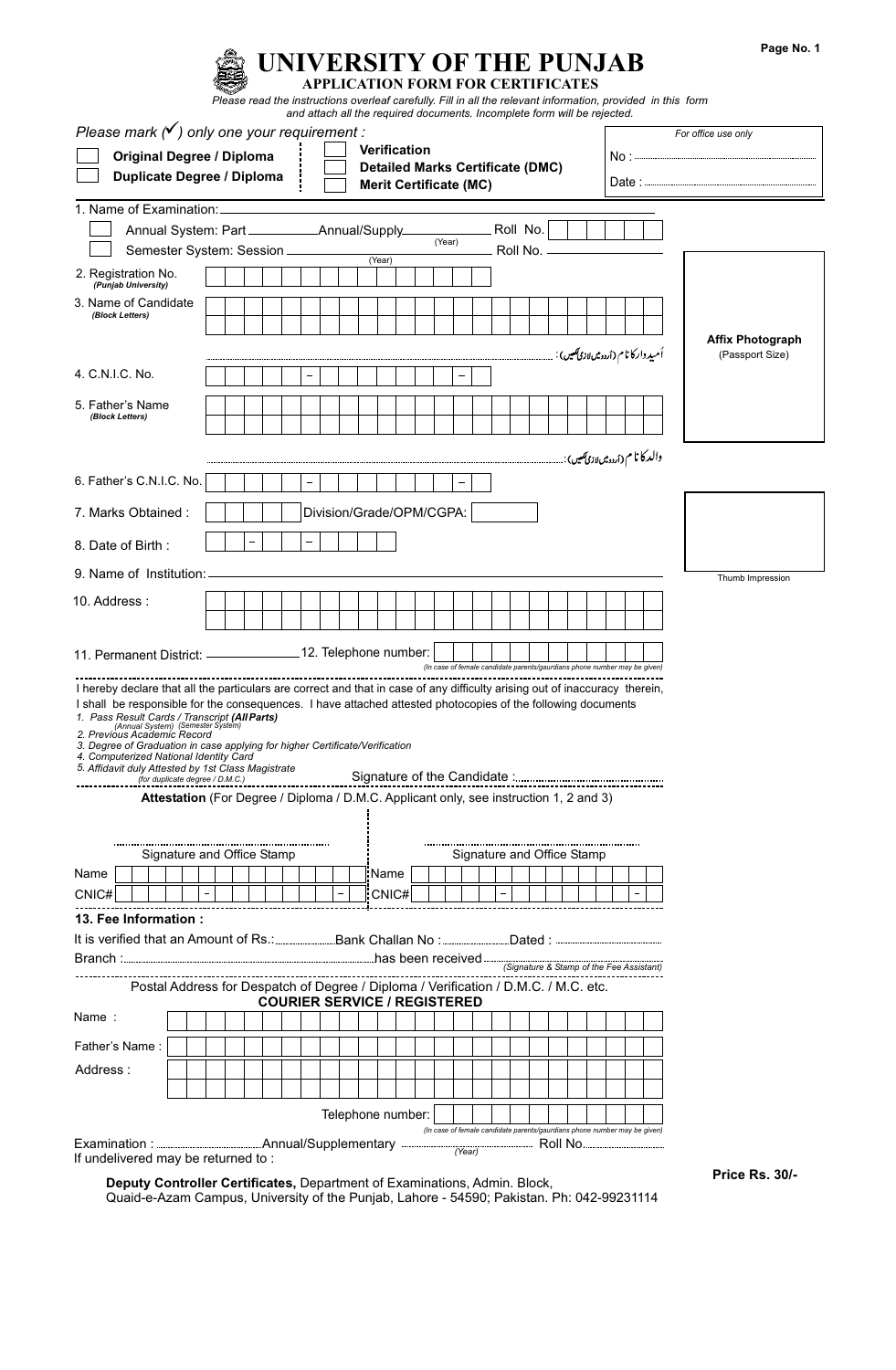## **INSTRUCTIONS**

**2**

### **Application Form should be filled in accordance with the following instructions:**

1. (i) Attestation (a) must be signed by the Headmaster/Principal of a School/College or Head of Department from where the candidate has taken the examination.

(ii) If the School/College is outside from the University jurisdiction and the applicant has taken his examination as a private candidate, Attestation (a) must be signed by any one of the following.

- 
- 1. Headmaster of a Registered School and the Headmaster of a Registered School and the Tellow Punjab University<br>1. The Principal of relevant affiliated College and the S. Head of the Department. Head of the Department, University of the Punjab
- 3. Inspector Madaras
- 2. Attestation (b) should also be signed by a high rank officer of grade A alongwith Attestation (a) if the applicant lies in the category 1 (ii).<br>Criteria of attestation for overseas candidates are as under:
	- 3. Criteria of attestation for overseas candidates are as under:
		- (I) In case the candidates hold Indian Nationality, Attestation (a) should be signed in the same way as described above and Attestation (b) by any one of the following:

A Diplomatic or Councilor Officer i.e. Envoy, High Commissioner, Deputy High Commissioner, any Secretary or

- Representative of the Diplomatic Mission, Consul General, Deputy Consul General, Officer Secretary or Councilor
- Agent. *(Application should be sent to Ministry of Education, Govt. of Pakistan through Ministry of Education, Govt. of India).*
- (ii) The candidates living in any country other than Indo-Pak sub-continent will follow the same instructions for Attestation (b) as described at 3 (i).
- 4. In case the applicant is in Pakistan Army, the Commanding Officer has authority to sign Attestation (b) while Attestation (a) would be signed according to the rules mentioned above.
- 5. If a candidate is applying for any certificate he/she must attach photograph and give thumb impression on the application form, which would be signed by an attesting officer to prove his identity.
- 6. If the applicant is applying for the Degree of Regulation for the year 1941 or before, an affidavit, duly attested by a 1<sup>st</sup> Class Magistrate alongwith Attestation (a) & Attestation (b), on which the father's name of the candidate is written, should be attached with the application form. 7. No application should be submitted to obtain a Detailed Marks Certificate (D.M.C) for any examination held before 1942.
- (Syndicate Jan 29, 1951)
- 8. The Degree is normally issued in a period of Sixty working days after receiving the application form & fee (Subject to completion of form and availability of record)
- 9. No degree / verification is issued with in 60 working days from the date of declaration of result.
- 10. Nobody can apply or receive any certificate from the office on behalf of the candidate. The certificates are always posted by a Courier Service / Registered mail.
- 11. Merit Certificate is issued to the first 80 successful candidates in the Matriculation examination, first 20 in the Intermediate, first 10 in B.A/B.Sc. and first 5 in M.A/M.Sc. and in all other examination according to the marks obtained by them. (Syndicate Jan 30, 1942)
- 12. The Degree of B.A. (Hons.) and Fazil Certificate cannot be issued before due date under any circumstances.
- 13. The candidate of a college or department, who apply for before time Degrees. This form must be attested by the head of the Institution concerned. A written consent of the head of the institution about no objection for directly issuance of the degree of the candidate is also required.
- 14. If a Candidate has C.N.I.C. having name of her husband then she should also provide photocopy of of her father I.D. Card.
- 15. Attach attested photocopies of all Pass Result Cards.
- 16. For acquiring D.M.C candidate should attach list of his/her subjects signed by the Principal of College or Chairman of Department from where the candidate has taken the examination.
- 17. Candidate should provide attested copies of his / her previous academic record for acquiring duplicate degree / D.M.C. alongwith an affidavit of Rs. 20/- duly attested by the Oath Commissioner.
- 18. The degree already issued for convocation but not received by the candidate will be issued after depositing prescribed fee.
- 19. If a candidate applying for Improved division degree, previous original degree must be attached with application form.
- 20. Detailed marks certificate will be issued by the Department of Examinations for annual system exam only, the candidates who required Transcript for semester system exam should be contact with their department concerned.
- 21. Detailed Marks Certificate and Verification Letter will be issued to successful candidate only.

#### **NOTE:**

Only those forms will be accepted that are complete in all aspects. Incomplete forms shall not be entertained and returned to the candidates.

*Controller of Examinations, University of the Punjab, Lahore.*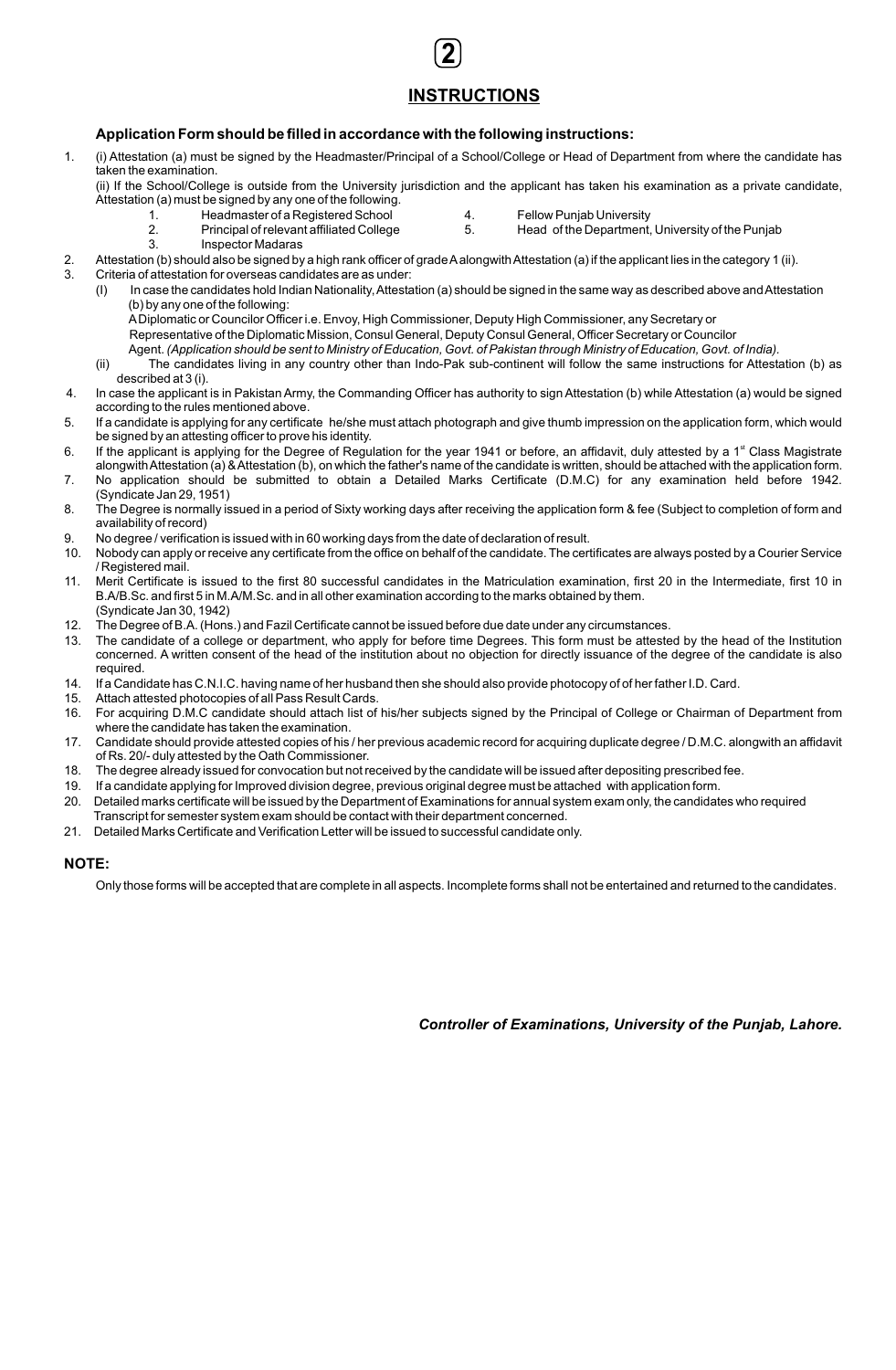| Page No. 3 |  |  |
|------------|--|--|
|------------|--|--|



*and attach all the required documents. Incomplete form will be rejected.*

| Please mark $(\checkmark)$ only one your requirement:                                                                                                                       |  |  |                                  |  |  |                          |  |                                                                           |  |  |                        |  | For office use only |  |                                               |  |                                            |  |
|-----------------------------------------------------------------------------------------------------------------------------------------------------------------------------|--|--|----------------------------------|--|--|--------------------------|--|---------------------------------------------------------------------------|--|--|------------------------|--|---------------------|--|-----------------------------------------------|--|--------------------------------------------|--|
| <b>Verification</b><br><b>Original Degree / Diploma</b><br><b>Detailed Marks Certificate (DMC)</b><br><b>Duplicate Degree / Diploma</b><br><b>Merit Certificate (MC)</b>    |  |  |                                  |  |  |                          |  |                                                                           |  |  |                        |  |                     |  |                                               |  |                                            |  |
| 1. Name of Examination:                                                                                                                                                     |  |  |                                  |  |  |                          |  |                                                                           |  |  |                        |  |                     |  |                                               |  |                                            |  |
| Semester System: Session                                                                                                                                                    |  |  |                                  |  |  |                          |  | (Year)                                                                    |  |  | Roll No.<br>Roll No. - |  |                     |  |                                               |  |                                            |  |
| 2. Registration No.<br>(Punjab University)                                                                                                                                  |  |  |                                  |  |  | (Year)                   |  |                                                                           |  |  |                        |  |                     |  |                                               |  |                                            |  |
| 3. Name of Candidate<br>(Block Letters)                                                                                                                                     |  |  |                                  |  |  |                          |  |                                                                           |  |  |                        |  |                     |  |                                               |  |                                            |  |
|                                                                                                                                                                             |  |  |                                  |  |  |                          |  |                                                                           |  |  |                        |  |                     |  | اُمیدوار کا نام (اردومیںلاز <b>ی کھی</b> ں) : |  | <b>Affix Photograph</b><br>(Passport Size) |  |
| 4. C.N.I.C. No.                                                                                                                                                             |  |  |                                  |  |  |                          |  |                                                                           |  |  |                        |  |                     |  |                                               |  |                                            |  |
| 5. Father's Name<br>(Block Letters)                                                                                                                                         |  |  |                                  |  |  |                          |  |                                                                           |  |  |                        |  |                     |  |                                               |  |                                            |  |
|                                                                                                                                                                             |  |  |                                  |  |  |                          |  |                                                                           |  |  |                        |  |                     |  | والد کا نا م( <sub>اُردوشللازیآک</sub> س):    |  |                                            |  |
| 6. Father's C.N.I.C. No.                                                                                                                                                    |  |  |                                  |  |  |                          |  |                                                                           |  |  |                        |  |                     |  |                                               |  |                                            |  |
| 7. Marks Obtained:                                                                                                                                                          |  |  |                                  |  |  | Division/Grade/OPM/CGPA: |  |                                                                           |  |  |                        |  |                     |  |                                               |  |                                            |  |
| 8. Date of Birth:                                                                                                                                                           |  |  |                                  |  |  |                          |  |                                                                           |  |  |                        |  |                     |  |                                               |  |                                            |  |
| 9. Name of Institution:                                                                                                                                                     |  |  |                                  |  |  |                          |  |                                                                           |  |  |                        |  |                     |  |                                               |  | Thumb Impression                           |  |
| 10. Address:                                                                                                                                                                |  |  |                                  |  |  |                          |  |                                                                           |  |  |                        |  |                     |  |                                               |  |                                            |  |
| 11. Permanent District: __________________ 12. Telephone number:                                                                                                            |  |  |                                  |  |  |                          |  | (In case of female candidate parents/gaurdians phone number may be given) |  |  |                        |  |                     |  |                                               |  |                                            |  |
| I hereby declare that all the particulars are correct and that in case of any difficulty arising out of inaccuracy therein,<br>I shall be responsible for the consequences. |  |  |                                  |  |  |                          |  |                                                                           |  |  |                        |  |                     |  |                                               |  |                                            |  |
| 13. Fee Information:                                                                                                                                                        |  |  |                                  |  |  |                          |  |                                                                           |  |  |                        |  |                     |  |                                               |  |                                            |  |
| It is verified that an amount of Rs.: Bank Challan No: Dated: Dated:                                                                                                        |  |  |                                  |  |  |                          |  |                                                                           |  |  |                        |  |                     |  |                                               |  |                                            |  |
|                                                                                                                                                                             |  |  |                                  |  |  |                          |  |                                                                           |  |  |                        |  |                     |  |                                               |  |                                            |  |
|                                                                                                                                                                             |  |  | TO BE FILLED IN BY THE CANDIDATE |  |  |                          |  |                                                                           |  |  |                        |  |                     |  |                                               |  |                                            |  |
| Name:                                                                                                                                                                       |  |  |                                  |  |  | Name:                    |  |                                                                           |  |  |                        |  |                     |  |                                               |  |                                            |  |
| Father's Name:                                                                                                                                                              |  |  |                                  |  |  |                          |  | Father's Name:                                                            |  |  |                        |  |                     |  |                                               |  |                                            |  |
| Address:                                                                                                                                                                    |  |  |                                  |  |  | Address:                 |  |                                                                           |  |  |                        |  |                     |  |                                               |  |                                            |  |
|                                                                                                                                                                             |  |  |                                  |  |  |                          |  |                                                                           |  |  |                        |  |                     |  |                                               |  |                                            |  |
|                                                                                                                                                                             |  |  |                                  |  |  |                          |  |                                                                           |  |  |                        |  |                     |  |                                               |  |                                            |  |

**Deputy Controller Certificates,** Department of Examinations, Admin. Block, Quaid-e-Azam Campus, University of the Punjab, Lahore - 54590; Pakistan. Ph: 042-99231114